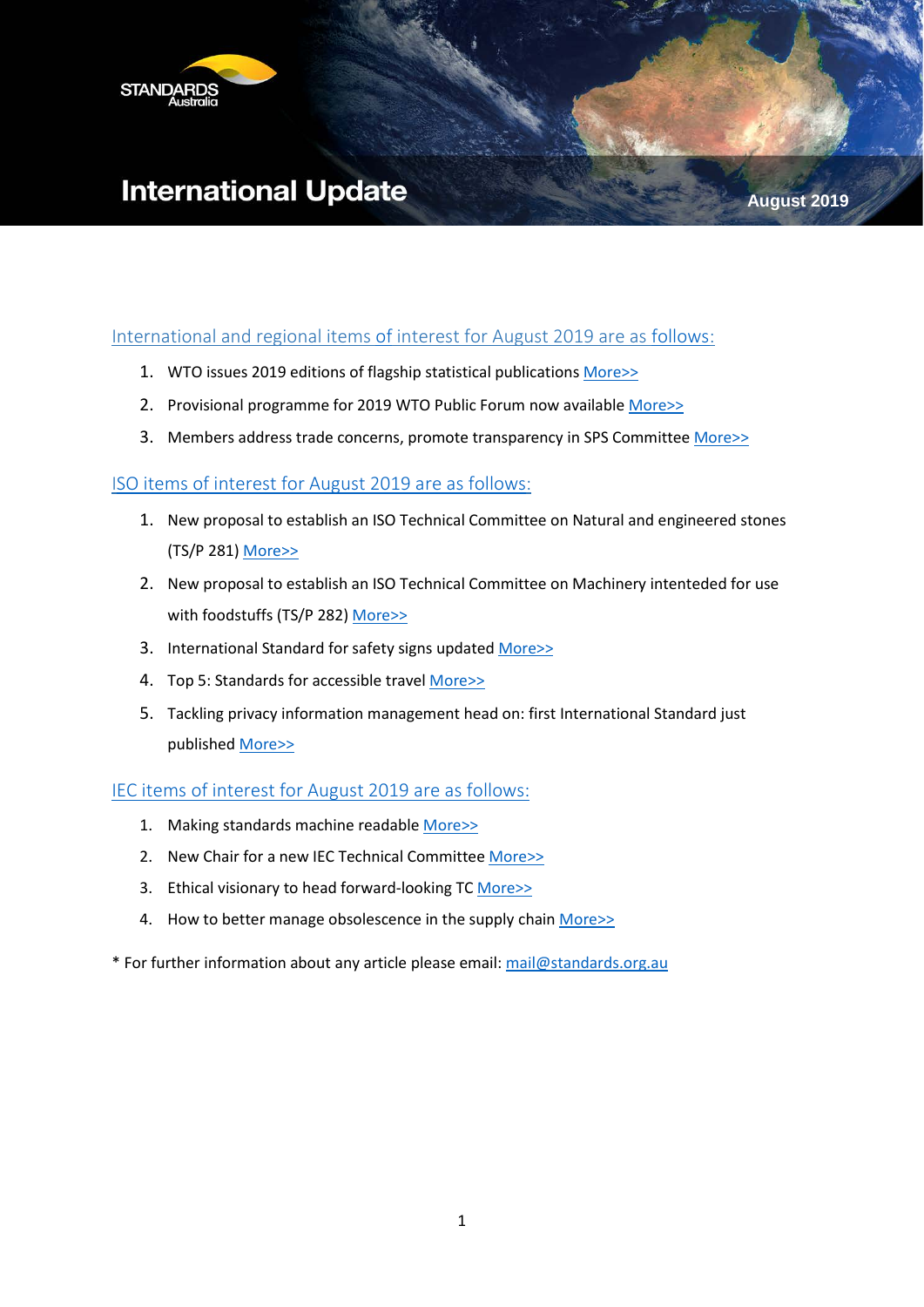# International

### <span id="page-1-0"></span>1. WTO issues 2019 editions of flagship statistical publications

World Trade Statistical Review 2019 looks into the latest trends in global trade, with an in-depth analysis of trade in goods and services and the performance of the leading players. It also looks at the participation of developing economies and least-developed countries in world trade, the latest developments in regional trade agreements, trade in value-added terms and digital trade.

In an introduction to the publication, Director-General Roberto Azevêdo says: "At a time of great uncertainty for global trade, the role of trade statistics takes on a renewed significance. Governments need the latest data to take informed decisions and to determine the best direction of trade policy for the benefit of the people they represent. The WTO's data-gathering role plays a big part in meeting this need."

Learn more [here.](https://www.wto.org/english/news_e/news19_e/publ_29jul19_e.htm)

#### <span id="page-1-1"></span>2. Provisional programme for 2019 WTO Public Forum now available

This year's Public Forum, entitled "Trading Forward: Adapting to a Changing World", will feature 137 sessions focusing on how to adapt to a rapidly changing trading environment. The Forum, which will be held on 8-11 October, will also offer participants an opportunity to consider the increasing role for services in trade, the aspirations of youth for the future trading system and how the WTO should change to meet current and future challenges.

The 137 sessions in this year's Forum will be organized by WTO members, businesses, nongovernmental organizations, academia, law firms and international organizations.

The Forum will include an opening debate on "Trading Forward: Adapting to a Changing World" and a high-level youth panel on "What Millennials & Gen Z want to see from global trade". It will also feature the launch of the WTO's World Trade Report 2019, which focuses on services, a photo exhibition on young people's expectations for world trade and "Meet the Author" sessions, where selected authors will present their latest books.

Registration: Please note that to attend the Forum, all participants, including session organizers, must complete an [online application](https://www.wto.org/english/forums_e/public_forum19_e/pf19_reg_e.htm) form no later than 16 September 2019.

Access the provisional program [here.](https://www.wto.org/english/news_e/news19_e/pf19_23jul19_e.htmhttps:/www.wto.org/english/news_e/news19_e/pf19_23jul19_e.htm)

#### <span id="page-1-2"></span>3. Members address trade concerns, promote transparency in SPS Committee

In a meeting of the Committee on Sanitary and Phytosanitary (SPS) Measures on 18-19 July 2019, WTO members discussed eight new specific trade concerns regarding food safety, animal and plant health and 16 previously raised concerns. Members elected Daniel Arboleda of Colombia as the new chair of the committee. At an earlier workshop, members also discussed ways to improve the transparency of import measures.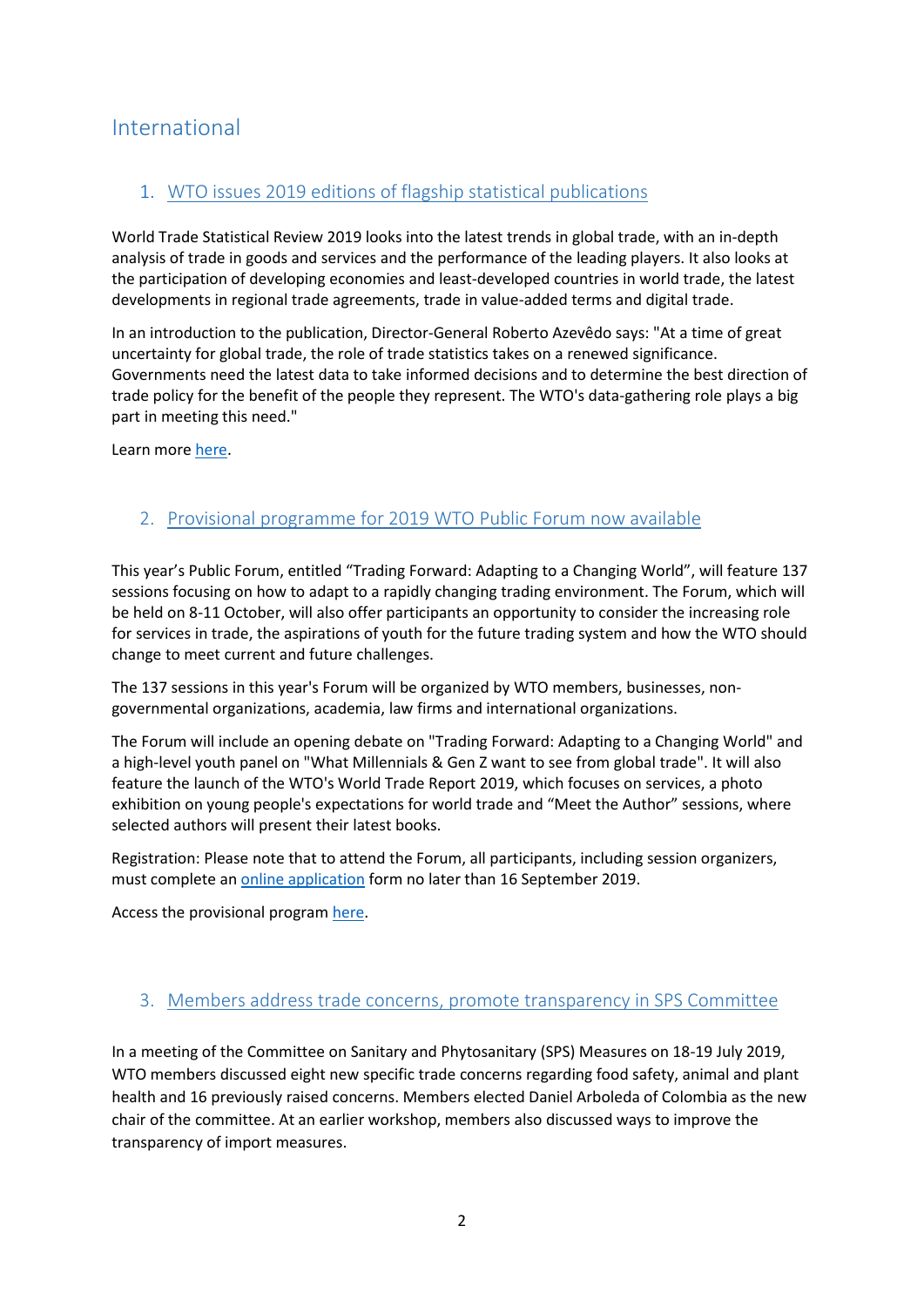Members highlighted a range of measures regarding food safety and animal and plant health, with many exporting countries saying that import requirements are too stringent. This is especially detrimental to the export opportunities of farmers in developing countries, they said. Eight new specific trade concerns (STCs) and 16 previously raised concerns were addressed at the committee meeting and a large number of WTO members and observers contributed to the discussions.

To learn more about the new specific trade concerns, read the full story [here.](https://www.wto.org/english/news_e/news19_e/sps_22jul19_e.htm)

# <span id="page-2-0"></span>ISO

<span id="page-2-1"></span>1. New proposal to establish an ISO Technical Committee on Natural and engineered stones (TS/P 281)

A proposal to establish a new ISO technical committee on "Natural and engineered stones" has been submitted by UNI (Italy).

The scope of the proposal is the following:

*Definitions, requirements and test methods for natural stones relating to rough blocks, slabs, semifinished and finished products intended for use in building and for monuments and for engineered stones with resin or cement binders or a combination of the two, intended for use in counter tops and vanities, floor and wall coverings, ancillary uses, for interior and exterior.*

For more information or to comment on this proposal, please email us at [sem@standards.org.au.](mailto:sem@standards.org.au)

## <span id="page-2-2"></span>2. New proposal to establish an ISO Technical Committee on Machinery intended for use with foodstuffs (TS/P 282)

A proposal to establish a new ISO technical committee on "Machinery intended for use with foodstuffs" has been submitted by DIN (Germany).

The scope of the proposal is the following:

*Standardization of individual machine types and their accessories used in the foodstuffs supply chain, as well as processing systems and complete production lines consisting of these machines. All these machines process various raw materials and ingredients into intermediate food products and/or ready-to-eat food. The standards to be created in this TC deal with specific and typical aspects of machines used in the food industry. These aspects include – but are not limited to – health and safety at work for operators (safety of food machinery) and consumer health and safety (food safety). Standards of this TC also focus on hygienic design principles. Excluded are the fields covered by ISO/TC 23 (Tractors and machinery for agriculture and forestry), ISO/TC 283 (Occupational health and safety management) and ISO/TC 293 (Feed machinery).*

For more information or to comment on this proposal, please email us at [sem@standards.org.au.](mailto:sem@standards.org.au)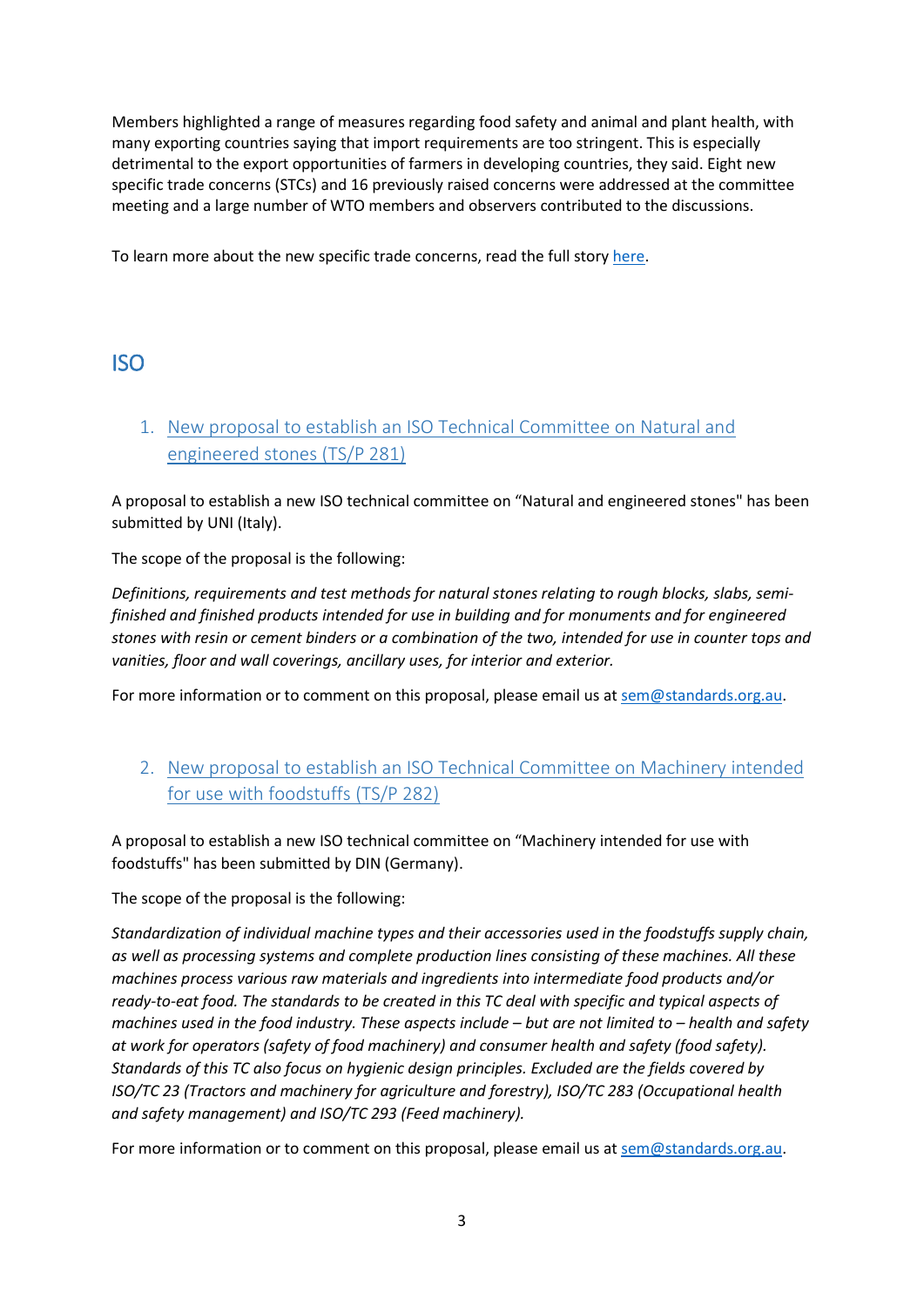## <span id="page-3-0"></span>3. International Standard for safety signs updated

Safety signs are essential for preventing accidents and injury. Symbols that are internationally agreed and globally used in safety signs ensure clarity and consistency, regardless of language, culture or setting. The ISO 7010 standard that is a reference for safety signs has just been updated to incorporate new safety signs that are in use around the world.

Examples of safety signs documented in the standard include everything from warnings around deep water, electricity or barbed wire to instructions such as 'do not walk or stand here', or to not use lifts in the event of a fire.

ISO 7010 was developed by ISO subcommittee ISO/TC 145/SC 2, Safety identification, signs, shapes, symbols and colours, the secretariat of which is held by DIN, ISO's member for Germany. Australia is not currently a member of ISO/TC 145/SC 2.

Learn more [here.](https://www.iso.org/news/ref2417.html)

#### <span id="page-3-1"></span>4. Top 5: Standards for accessible travel

Holiday time is upon many of us! And while all of us hope for stress-free travels, it's especially important to remove unnecessary barriers for the 1 billion people in the world who live with some kind of disability. Which is why ISO believes in accessibility for everyone, everywhere, including tourist facilities. Below are a few ISO standards that can help.

- 1. First stop: the tourist office ISO 14785
- 2. Accessibility at every step of the journey ISO 21902
- 3. Beaches for all ISO 13009
- 4. Tourism for all the senses ISO 17049
- 5. Accessibility in all standards ISO/IEC Guide 71

Read the full articl[e here.](https://www.iso.org/news/ref2416.html)

## <span id="page-3-2"></span>5. Tackling privacy information management head on: first International Standard just published

We are more connected than ever, bringing with it the joys, and risks, of our digital world. Cybersecurity is a growing concern, with attacks against business almost doubling over the last few years and is an increasingly significant threat to global stability.

Unsurprisingly, laws and regulations are rapidly being put in place to reduce these risks and protect our digital privacy. How can organizations keep on top of these requirements and protect themselves at the same time? The world's first International Standard to help organizations manage privacy information and meet regulatory requirements has just been published.

Protecting our digital privacy is a significant business concern. According to IBM2) the average cost of a data breach is USD 3.6 million, and legal obligations are increasingly stringent. As we get more connected, governments all over the world are introducing various privacy regulations, such as the European Union's General Data Protection Regulation (GDPR), which organizations must adhere to.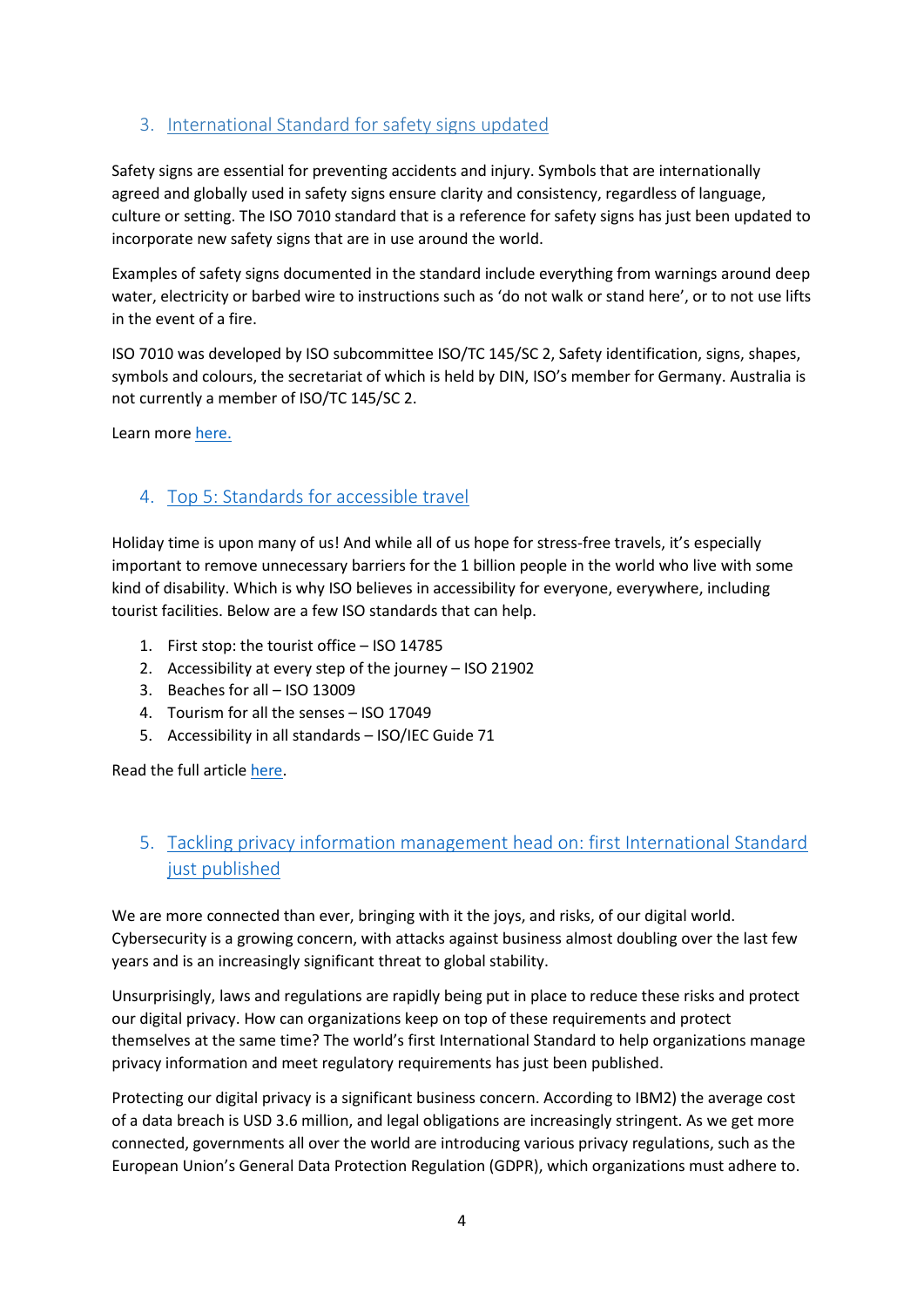The new ISO standards will help businesses meet such requirements, whatever jurisdiction they work in.

ISO/IEC 27701, Security techniques — Extension to ISO/IEC 27001 and ISO/IEC 27002 for privacy information management — Requirements and guidelines, specifies the requirements for establishing, implementing, maintaining and continually improving a privacy-specific information security management system. In other words, a management system for protecting personal data (PIMS).

The standard was developed by Working Group 5 of ISO/IEC JTC 1/SC 27 *Information security, cybersecurity and privacy protection*.

<span id="page-4-0"></span>Read the full articl[e here.](https://www.iso.org/news/ref2419.html)

# IEC

#### <span id="page-4-1"></span>1. Making standards machine readable

More than 100 IEC Standards can now be processed by computers. An indispensable step as the interactions between human beings and machines intensify.

#### **Talking to machines**

In our increasingly digitalized world, new aspects of language are however required to communicate with a totally different type of interlocutor which is not a human being. Machines, or computers, depending on how you want to call them, have their own language which is getting increasingly complex as artificial intelligence technology moves forward.

#### **Increased automatization**

Human machine interfaces (HMIs) are one of the means by which humans communicate with computers in a growingly automatized environment. An HMI is "a display screen, either as part of an intelligent electronic device (IED) or as a stand-alone device, presenting relevant data in a logical format, with which the user interacts. An HMI typically presents windows, icons, menus and pointers, and may also include a keypad to enable user access and interaction."

IEC is working on standards for communication with HMIs at the electric grid level, among other things. Power grids are modernizing which allows them to operate in a more efficient and effective manner; HMIs are typically "the face" of this process. The HMI application plays a key role in the visualization and control of substation automation systems or the monitoring of the real time status of a solar or wind farm, for example.

IEC Technical Committee 57 issues the IEC 61850 series of publications, which includes some of the core international standards used for integrating digital communication processes into the existing grid. A new standard in the works is IEC 61850-6-2 which aims to specify a description language for extensions for human interfaces.

Read the full articl[e here.](https://blog.iec.ch/2019/08/making-standards-machine-readable/)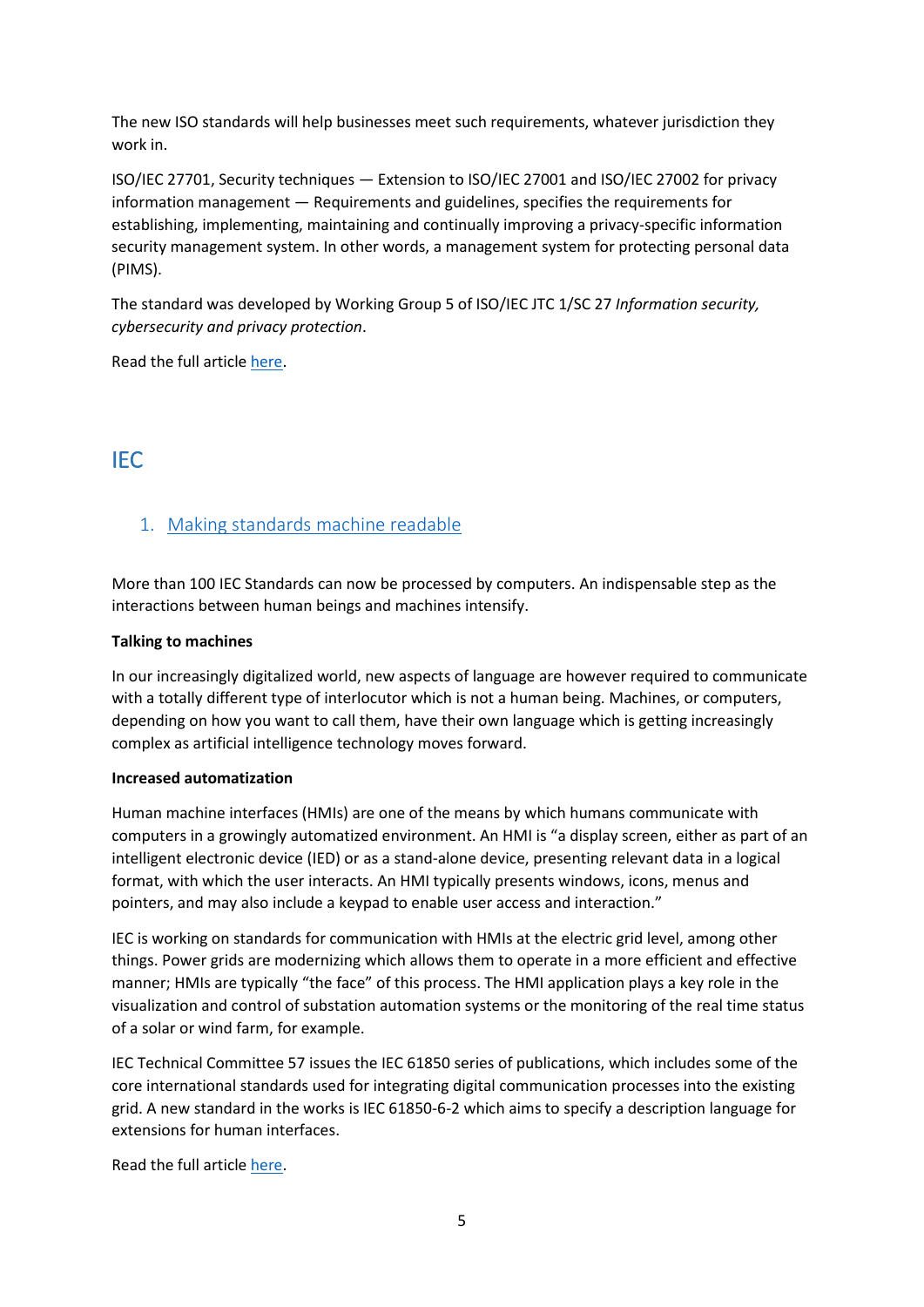# <span id="page-5-0"></span>2. New Chair for a new IEC Technical Committee

Xiaodong Wu has been nominated Chair of IEC Technical Committee 125 until the end of July 2025.

IEC decided to set up the new TC in May 2019, to prepare standards in the areas of safety and reliability of personal e-transporters. The TC will also be expected to standardize docking stations, recharging and recycling of personal e-transporters.

Personal e-transporters such as e-bikes or e-scooters have become ubiquitous in many cities around the world. IEC is taking the lead in standardizing the safety requirements for these transport devices. E-scooters, in particular, have provoked multiple accidents, mainly due to misuse or lack of regulation. Making sure that all the parts constituting an e-bike or an e-scooter work together safely and perform efficiently is essential to ensure the public's safety. Their ease of use will also be increased if docking stations are standardized as well as recharging processes. Last but not least, standardizing recycling procedures will benefit the environment.

Xiaodong Wu is the vice-president of the Shanghai Electrical Apparatus Research Institute and has more than 25 years of experience in research and engineering in the field of information engineering and automation. He has been involved in the IEC since 2011 as a member of different working groups on smart grid user interfaces. Since November 2018 he has been a member of the IEC Systems Committee (SyC) on smart manufacturing.

He has published many scientific papers, the latest being "Management efficiency analysis of the power grid with the load characteristics of electric vehicle exchange power".

He has received a wide number of awards, the latest being The golden prize of Shanghai excellent invention, awarded in 2018.

Read the full article [here.](https://blog.iec.ch/2019/08/new-chair-for-a-new-technical-committee/)

## <span id="page-5-1"></span>3. Ethical visionary to head forward-looking TC

Most of the world's audio-video devices rely on the standardization work of IEC Technical Committee 100: Audio, video and multimedia systems and equipment. Ulrike Haltrich has been nominated Chair of TC 100 until the end of October 2025.

One of the most prolific IEC TCs, IEC TC 100 publishes more than 500 standards which shape the audio, video and multimedia landscape. The TC is organized in 20 different technical areas (TAs), dealing with topics such a colour measurement and management (TA 2) or multimedia systems and equipment for cars (TA 17).

Before leading the IEC System Committee AAL (active assisted living), Ulrike Haltrich was Secretary of TA 16, which prepares IEC International Standards for active assisted living (AAL) technologies. These can be defined as systems and devices which support the well-being, health, care and independent living of disabled or elederly people. Among other things, she oversaw the work of TA 16 on accessibility and user interfaces.

Read the full article [here.](https://blog.iec.ch/2019/08/ethical-visionary-to-head-forward-looking-tc/)